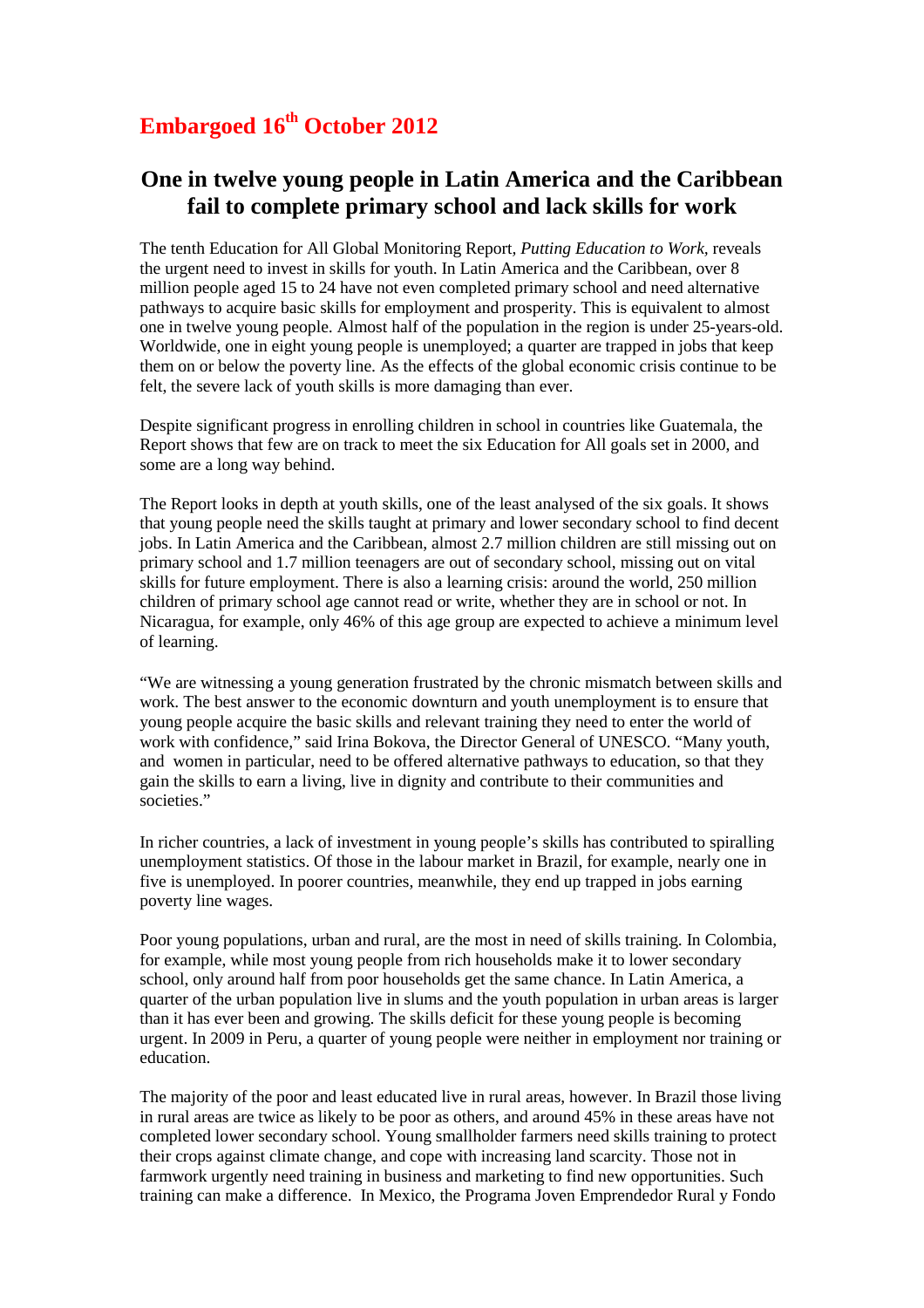de Tierras trained farmers in sustainable, profitable agribusinesses and, within a year, participants had increased their income by one-fifth.

Women are the most in need both in rural and urban areas. In urban Bolivia, for example, women are much more likely to be self-employed in the informal sector with no legal status, regulations or standard work conditions and low pay. They also face discrimination in pay in these informal jobs. In greater Buenos Aires, women in informal firms earned 20% less than men.

Investing in young peoples' skills is a smart move for countries seeking to boost their economic growth. The EFA Global Monitoring Report estimates that every \$1 spent on a person's education, yields US\$10-US\$15 in economic growth over that person's working lifetime.

Pauline Rose, director of the Report, said: "*For individuals and countries to prosper, education needs to prepare young people for work. There are some solid examples in Latin America of how that can be done. Successful programmes combining classroom training and work experience in the region are effectively paving the way between school and work. The only hold back is that they are expensive and not reaching enough of the young people in need. These success stories show we have the answer - now governments and donors need to find more funds to scale these programmes up so many more can benefit from their help*."

There is a dire need to increase funding to fix this skills deficit and dramatically scale up alternative pathways for training. This year's *Education for All Global Monitoring Report*  calculates that, on top of the US\$16 billion needed annually to attain universal primary education by 2015, it would cost US\$8 billion to achieve universal lower education. Reallocating aid could help fill the funding gap. US\$3.1 billion of aid to post-secondary education never reaches the educational systems of developing countries as it is used to fund foreign students in donor countries. These funds could be better spent addressing the skills crisis for disadvantaged youth in poor countries.

New and emerging donors such as Brazil could do more to develop the skills of young people in developing countries worldwide, but must keep focussed on prioritising the needs of the disadvantaged. Replicating its own success in vocational training, Brazil has helped with skills development in African countries, such as Mozambique. However, it currently only spends just over 2 million per year in aid to the sector when it has the potential to reach many more poor countries with its resources.

**Recommendations**: It is time to take action to support skills development for young people.

- 1. 200 million young people around the world the same number as the entire population of Brazil - need to be given alternative pathways to learn foundation skills.
- 2. All young people need quality training in relevant foundation skills at lower secondary school
- 3. Upper secondary curricula should provide a balance between vocational and technical skills, including IT, and transferable skills such as confidence and communication which are indispensable for the work place.
- 4. Skills strategies must target the disadvantaged: particularly young women and urban and rural poor.
- 5. \$US8 billion is needed to ensure all young people in poor countries attend lower secondary education. Governments as well as donors and the private sector must help fill the funding gap.

The 2012 edition of the Report follows the launch on 26 September of "Education First", an initiative driven by U.N Secretary General Ban Ki-moon who stressed the importance of rallying all stakeholders to overcome the obstacles to achieving "quality, relevant and transformative education."